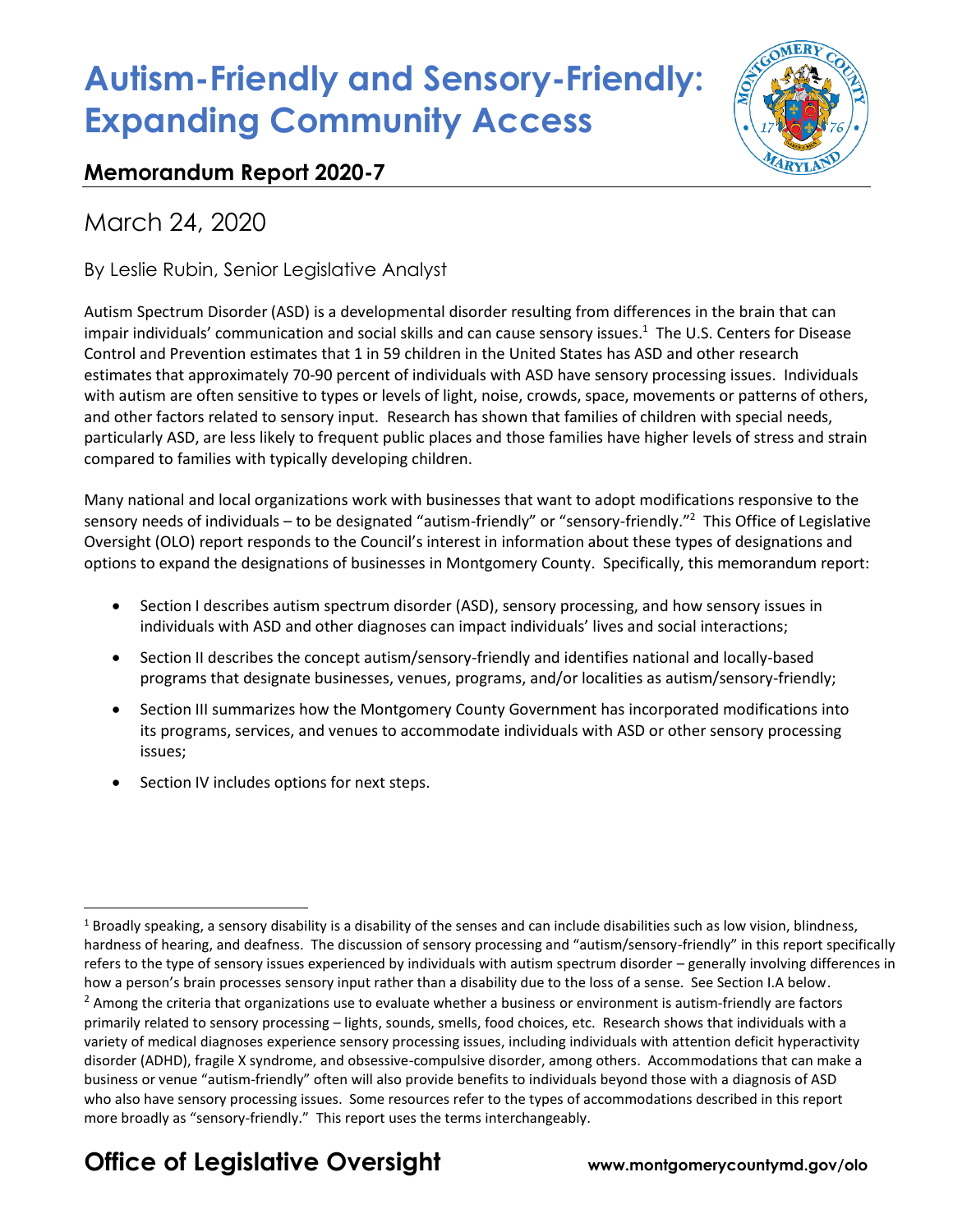### **I. Autism Spectrum Disorder**

"Autism, or autism spectrum disorder (ASD), refers to a broad range of conditions characterized by challenges with social skills, repetitive behaviors, speech and nonverbal communication."<sup>3</sup> According to the Centers for

Disease Control and Prevention (CDC), autism is a developmental disability resulting from differences in the brain.<sup>4</sup> Autism manifests itself differently in each individual, but often includes a combination of:

- Difficulty with social interactions;
- Difficulty with communication;
- Difficulty with changes in routine;
- Unusual interest in objects;
- Atypical reactions related to the senses;
- Repeated actions or body movements; and/or
- Hyperactivity/impulsivity.

The CDC currently estimates that about 1 in 59 children in the United States has ASD.<sup>5</sup> The autism community and research literature often use the term "neurodiverse" to describe someone with ASD or other similar diagnoses. The term is the counterpoint to "neurotypical" describing people who do not have ASD or other similar diagnoses.

#### **Better understanding…**

This report includes quotes from an article written by Christine M. Condo and published in *The Washington Post* on March 3, 2020.<sup>6</sup> Ms. Condo has what she terms "high-functioning autism" and her article sheds light on how autism impacts her everyday life – including her sensory issues and the effort required to try to "fit in" in a neurotypical world. These quotes are to help provide the reader with a better sense of how individuals with ASD experience the world and how different that experience can be from those who are neurotypical. Note that these quotes describe the perceptions of one person's experience with ASD.

ASD affects each individual differently and to varying degrees – it is a "spectrum disorder." Some individuals with ASD do not communicate verbally while others can converse extensively using rich language. Some autistic individuals are not able to live independently – they may have self-injurious behavior or cannot independently perform activities of daily living such as eating or self-care. Autism can affect academic and professional achievements, everyday functioning, and integration into the community.<sup>7</sup>

Researchers have found that families of children with special needs, particularly ASD, are less likely to frequent public places and have higher levels of stress and strain compared to families with typically developing children.<sup>8</sup> One study found that sensory issues in particular impacted families' daily routines and were an "important factor that limited participation in leisure activities." 9

Note also that while much of the scientific research on ASD focuses on children, autism spectrum disorder accompanies children into adulthood and its impacts are not limited to childhood. The discussions in this report are applicable to individuals with ASD regardless of age.

<sup>3</sup> <https://www.autismspeaks.org/what-autism>

<sup>4</sup> <https://www.cdc.gov/ncbddd/autism/signs.html>

<sup>5</sup> <https://www.cdc.gov/ncbddd/autism/data.html>

<sup>6</sup> Condo, Christine M., "'You don't look autistic': The reality of high-functioning autism," *The Washington Post* (Mar. 3, 2020).<https://www.washingtonpost.com/lifestyle/2020/03/03/you-dont-look-autistic-reality-high-functioning-autism/>  $7$  Kojovic, Nada, et al., "Sensory Processing Issues and Their Association with Social Difficulties in Children with Autism

Spectrum Disorders," *Journal of Clinical Medicine* (2019).

<sup>&</sup>lt;sup>8</sup> Kong, Michele, et al., "A Community-Based Sensory Training Program Leads to Improved Experience at a Local Zoo for Children with Sensory Challenges," *Frontiers in Pediatrics*, Vol 5, Article 193, at p. 4 (Sept. 15, 2017) [hereinafter Kong, "Community-Based Sensory Training Program"]. [https://www.ncbi.nlm.nih.gov/pmc/articles/PMC5605637/pdf/fped-05-00193.pdf.](https://www.ncbi.nlm.nih.gov/pmc/articles/PMC5605637/pdf/fped-05-00193.pdf) <sup>9</sup> Ibid.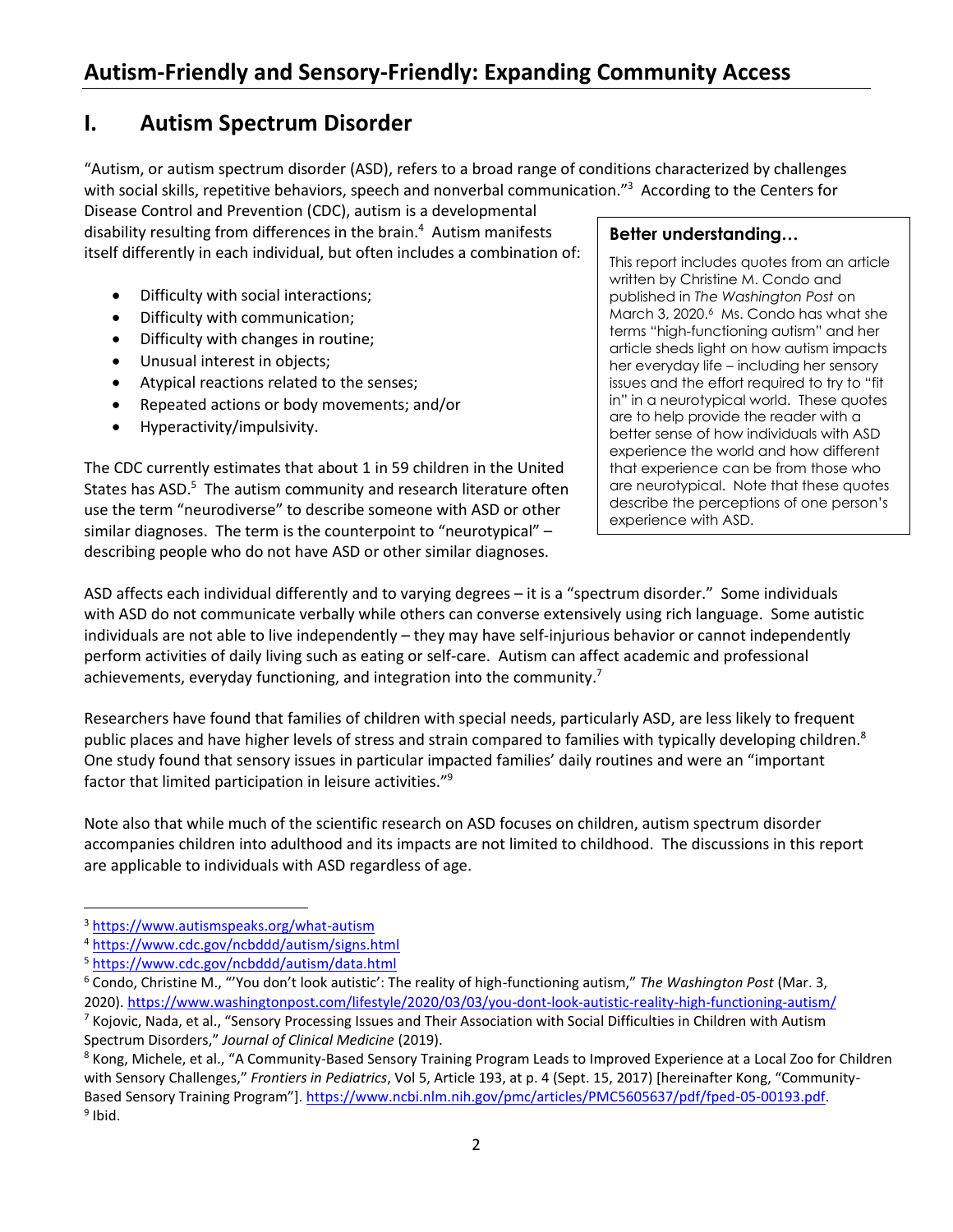#### **A. Sensory Processing**

Sensory processing refers to the way the nervous system receives messages from the senses and turns them into responses. In some individuals, sensory information goes into the brain but does not get organized into appropriate responses. These individuals perceive and/or respond to sensory information differently than most people and some responses may be considered inappropriate in the context in which a person finds themselves.<sup>10</sup>

Scientists, occupational therapists, psychologists, and others studying sensory issues describe eight sensory systems in the human body:

- Visual (seeing)
- Auditory (hearing)
- Olfactory (smell)
- Gustatory (taste)
- Tactile (touch)
- Vestibular (sense of head movement in space)
- Proprioception (sensations from muscles and joints of the body), and
- Interoception (sensations re: the physiological/physical condition of the body, e.g., hunger, thirst).<sup>11</sup>

Researchers estimate that up to 16 percent of children overall have issues with sensory processing. For individuals with ASD, estimates indicate that approximately 70-90 percent have sensory processing issues.**<sup>12</sup>** The past decade has seen much research related to sensory processing and a large amount of research focuses on sensory processing in children with ASD.<sup>13</sup> Researchers typically describe three ways in which individuals with sensory issues react to sensory input:<sup>14</sup>

| <b>Hyper-responsiveness</b> | Over-reactions to sensory environment<br>E.g., covering ears at certain sounds, sensitivity to light or tags in clothing |
|-----------------------------|--------------------------------------------------------------------------------------------------------------------------|
| <b>Hypo-responsiveness</b>  | Under-reactions to sensory environment<br>E.g., not responding to a loud sound, pain, or extreme heat or cold            |
| Sensory-seeking             | Seeking out certain sensations<br>E.g., repetitive touching of objects, prolonged visual inspection of objects           |

<sup>&</sup>lt;sup>10</sup> [https://www.spdstar.org/basic/understanding-sensory-processing-disorder.](https://www.spdstar.org/basic/understanding-sensory-processing-disorder) The basis for this description of sensory processing comes from The STAR Institute. The STAR Institute focuses on sensory processing disorder (SPD) – which refers to the neurological condition where sensory input results in atypical responses. At present, the medical and research communities are uncertain as to whether SPD should be an independent medical diagnosis or is a symptom of other conditions, like ASD. Such decisions can affect research funding, treatment and insurance payments. <https://childmind.org/article/the-debate-over-sensory-processing/>This report uses the term "sensory issues" or "sensory processing issues" to refer generally to issues of individuals who have atypical responses to sensory input. The Office of Legislative Oversight does not take a position on whether SPD should be a medically recognized diagnosis on its own. <sup>11</sup> <https://www.spdstar.org/basic/your-8-senses#f8>

<sup>&</sup>lt;sup>12</sup> McCormick, Carol, et al., "Sensory symptoms in children with autism spectrum disorder, other developmental disorders and typical development: A longitudinal study," *Autism*, at p. 1 (Sept. 2015). Kong, "Community-Based Sensory Training Program" at p. 4.

<sup>13</sup> [https://chadd.org/adhd-weekly/new-research-in-sensory-processing-dysfunction/;](https://chadd.org/adhd-weekly/new-research-in-sensory-processing-dysfunction/) <https://www.openaccessgovernment.org/sensory-processing-disorder-children/40427/>

<sup>&</sup>lt;sup>14</sup> McCormick, Carol, et al., "Sensory symptoms in children with autism spectrum disorder, other developmental disorders and typical development: A longitudinal study," *Autism*, at p. 1 (Sept. 2015).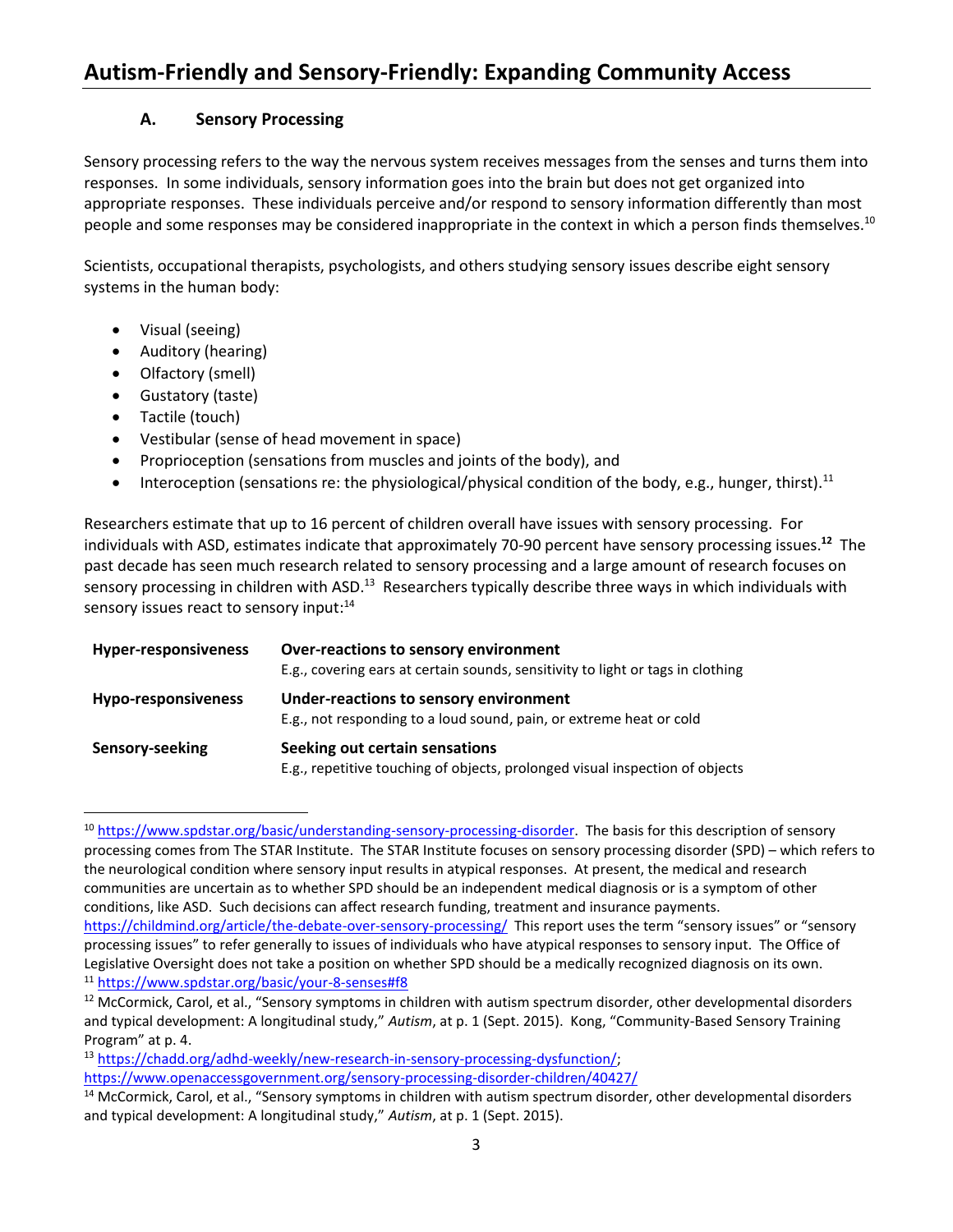Research shows that increased sensory issues in a child are related to pronounced social difficulties.<sup>15</sup> Often, the behavioral responses of individuals with sensory processing issues are outside what is considered "typical" or appropriate – particularly for public settings.<sup>16</sup> This can lead parents and/or caregivers of children with sensory processing issues to reduce outings, which can contribute to social isolation for the child, for the parents, and for neurotypical siblings.<sup>17</sup> Examples of responses to sensory input in

individuals with ASD that may lead to social difficulties or isolation include:

- Fidgeting;
- Flapping of limbs, rocking back and forth, spinning;
- Making noise for "noise sake;"
- Avoiding eye contact;
- Repetitive behaviors;
- Inability to work in surroundings with distracting noise, such as radio or TV;
- Reacting negatively to touch;
- Sensory-seeking responses such as invading others' personal space.

"Imagine having the acuity of your sense turned up to 11. Imagine being keenly aware of every single element of your environment, all the time, especially those you normally, reflexively ignore. Imagine that every time you walk out your front door, it is like being forced to walk too close to a wall of spikes that constantly threatens to impale you." Christine M. Condo

Accommodations for people with many types of disabilities are commonplace and seen throughout the community in businesses, schools, offices, theaters, etc. – e.g., ramps, automatic doors, and braille on signs. The disabilities that impact individuals with ASD and other sensory processing issues, however, often can't be seen and providing accommodations in the community is not widespread. Many recommended supportive changes or modifications that make public and/or community spaces and events more inviting for people with ASD focus on sensory processing.

#### **B. Place-Based or Event-Based Modifications to Address Sensory Processing Issues**

Many ASD-focused organizations highlight the importance and benefits of community inclusion for individuals with ASD.<sup>18</sup> Making modifications to places or events to alleviate some types of sensory distress can expand opportunities for individuals with ASD to participate in the community.

National and local organizations across the country provide businesses, organizations, local attractions, and local communities with recommendation on how to make spaces and programming more inclusive and inviting for individuals with ASD and/or other sensory processing issues.<sup>19</sup> The next table identifies various issues that can

<sup>17</sup> Kong, "Community-Based Sensory Training Program," at p. 2.

<sup>19</sup> [https://childmind.org/article/tips-for-going-places-with-sensory-challenged-kids/;](https://childmind.org/article/tips-for-going-places-with-sensory-challenged-kids/)

<sup>&</sup>lt;sup>15</sup> Kojovic, Nada, et al., "Sensory Processing Issues and Their Association with Social Difficulties in Children with Autism Spectrum Disorders," *Journal of Clinical Medicine* (Sept. 20, 2019).

<sup>&</sup>lt;sup>16</sup> Two senior students at the Ringling College of Art and Design created a film representation of the response to sensory input from a non-verbal child with autism. The short film has received praise from a variety of sources, including parents and educators who work with children with autism. The film is available here: [https://vimeo.com/103697707.](https://vimeo.com/103697707)

<sup>&</sup>lt;sup>18</sup> Autism Society of America: [https://www.autism-society.org/living-with-autism/community-inclusion/;](https://www.autism-society.org/living-with-autism/community-inclusion/) Autism Speaks: <https://www.autismspeaks.org/information-topic#community>

[https://www.understood.org/en/family/events-outings/family-travel/9-tips-for-taking-kids-with-sensory-processing-issues](https://www.understood.org/en/family/events-outings/family-travel/9-tips-for-taking-kids-with-sensory-processing-issues-to-theme-parks)[to-theme-parks;](https://www.understood.org/en/family/events-outings/family-travel/9-tips-for-taking-kids-with-sensory-processing-issues-to-theme-parks) *Sensory Friendly Programming for People with Social and Cognitive Disabilities: A Guide for Performing Arts Settings*, The Kennedy Center, at p. 7 (2013) [hereinafter "The Kennedy Center, *A Guide for Performing Arts Settings*"].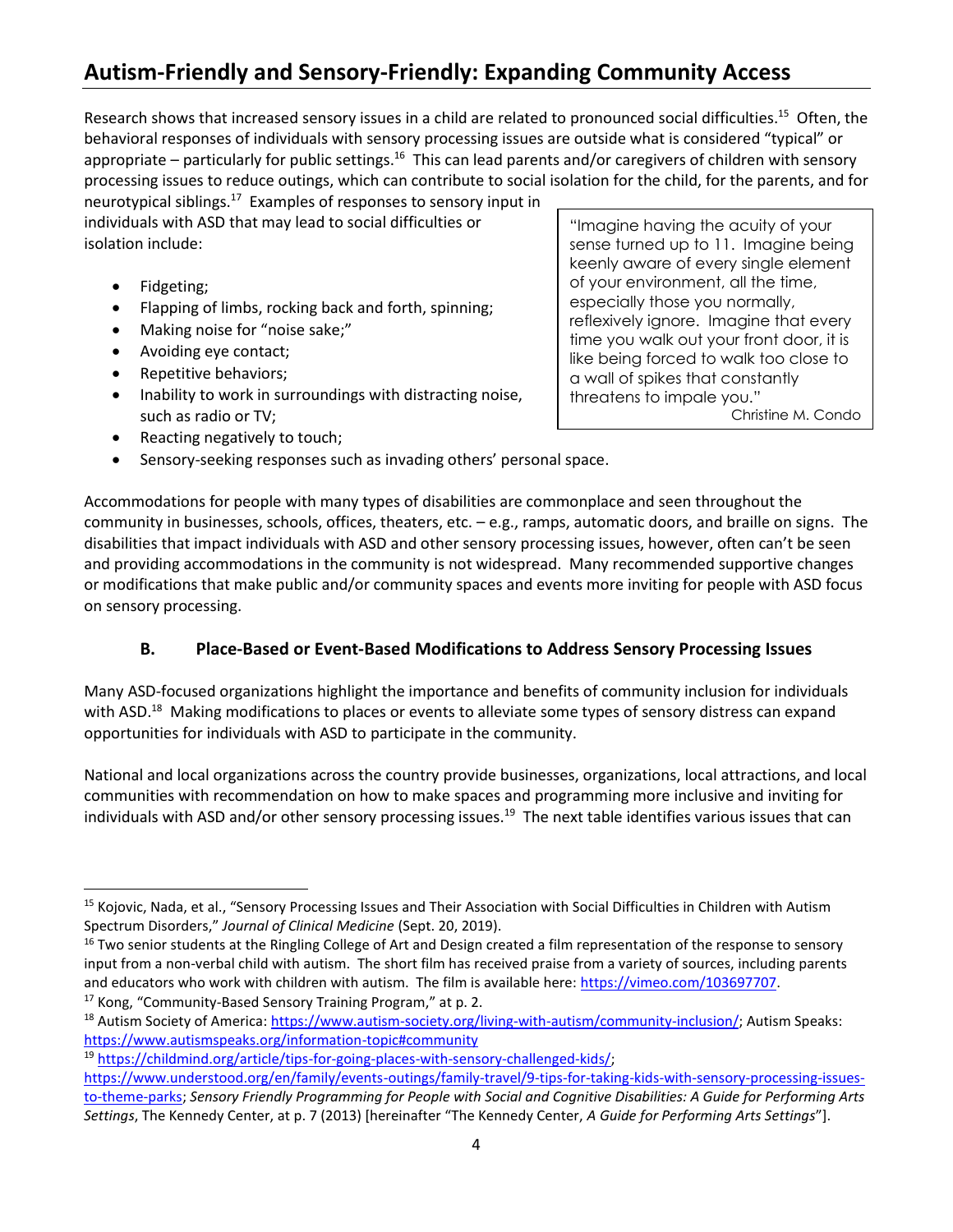make interaction in the community difficult for individuals with ASD and examples of modifications that can help lessen the difficulties.

Note that these modifications are examples of what can help *some* individuals with sensory issues. Every individual, however, reacts differently to different stimuli and a sensory accommodation that helps one person may not help or may hinder another person. That said, many ASD resources recommend similar modifications.

**Modifications to Help Address Individuals' Sensory Issues**

"[I]magine that … you concentrate on maintaining an elaborate performance to related to those around you while suppressing your natural mode of speaking and acting…. This performance, and the cognitive investment it entails, happens every time I leave the house. Otherwise, I'm at risk of being misunderstood and ostracized, something I and others like me have suffered many times throughout our lives."

Christine M. Condo

| Sensitivity/Issue                                          | <b>Modifications That Can Help</b>                                                                                                                                             |
|------------------------------------------------------------|--------------------------------------------------------------------------------------------------------------------------------------------------------------------------------|
| Sound                                                      | Lower volume of or eliminate ambient music, provide or allow use of noise-cancelling<br>headphones, provide a designated quiet room or area, keep sounds at a consistent level |
| Lighting/Visual                                            | Minimize strobe or flashing lights, ensure lighting is not too glaring or too dark, use a<br>muted color palette                                                               |
| Waiting                                                    | Provide expedited or supported check-out or alternatives to standing in line                                                                                                   |
| Movement                                                   | Allow guests to talk, walk around, and/or leave/re-enter a venue                                                                                                               |
| Tactile                                                    | Provide or allow sensory object/toys, fidgets, weighted blankets/lap pads, comfort items                                                                                       |
| <b>Scents</b>                                              | Use fragrance-free cleaners, use odor neutralizers and air purifiers                                                                                                           |
| Food-related issues                                        | Provide gluten-free and casein-free options                                                                                                                                    |
| Unfamiliarity with venue,<br>need for routines, difficulty | Provide social narratives/pre-visit materials, <sup>20</sup> allow visits to venue before an event, provide<br>online 360-degree tours                                         |

with transition/change

Sources: *Building Autism Friendly Communities – Step by Step: A Guide for Businesses to become Autism Friendly*, Autism Society of America (2016), *Sensory Friendly Programming for People with Social and Cognitive Disabilities: A Guide for Performing Arts Settings*, The Kennedy Center (2013).

[https://autismpdc.fpg.unc.edu/sites/autismpdc.fpg.unc.edu/files/SocialNarratives\\_Steps\\_0.pdf;](https://autismpdc.fpg.unc.edu/sites/autismpdc.fpg.unc.edu/files/SocialNarratives_Steps_0.pdf) [https://www.miamidadearts.org/sites/default/files/files/inline/mcm\\_pre-visit\\_guide.pdf;](https://www.miamidadearts.org/sites/default/files/files/inline/mcm_pre-visit_guide.pdf) [https://kcwebsiteprod.s3.amazonaws.com/docs/default-source/pdfs/accessibility/services/sensory-friendly\\_pre-visit\\_basic.pdf;](https://kcwebsiteprod.s3.amazonaws.com/docs/default-source/pdfs/accessibility/services/sensory-friendly_pre-visit_basic.pdf)

 $^{20}$  A social narrative or social story "is a short, written story that shows information about a social situation. The story can describe specific information about an activity, situation and event, or convey information about behavioral expectations often associated with the social situation." *Sensory Friendly Programming for People with Social and Cognitive Disabilities: A Guide for Performing Arts Settings*, The Kennedy Center, at p. 7 (2013). Social narratives typically have pictures of the locations at a venue (e.g., entrance, ticket office, bathrooms, exhibits, stairways or elevators, etc.) to allow someone reading the narrative to see familiar things when they are at the venue. Social narratives may also describe what to expect during a program at a venue (e.g., clapping, dimmed lights, music, etc.). Information and examples: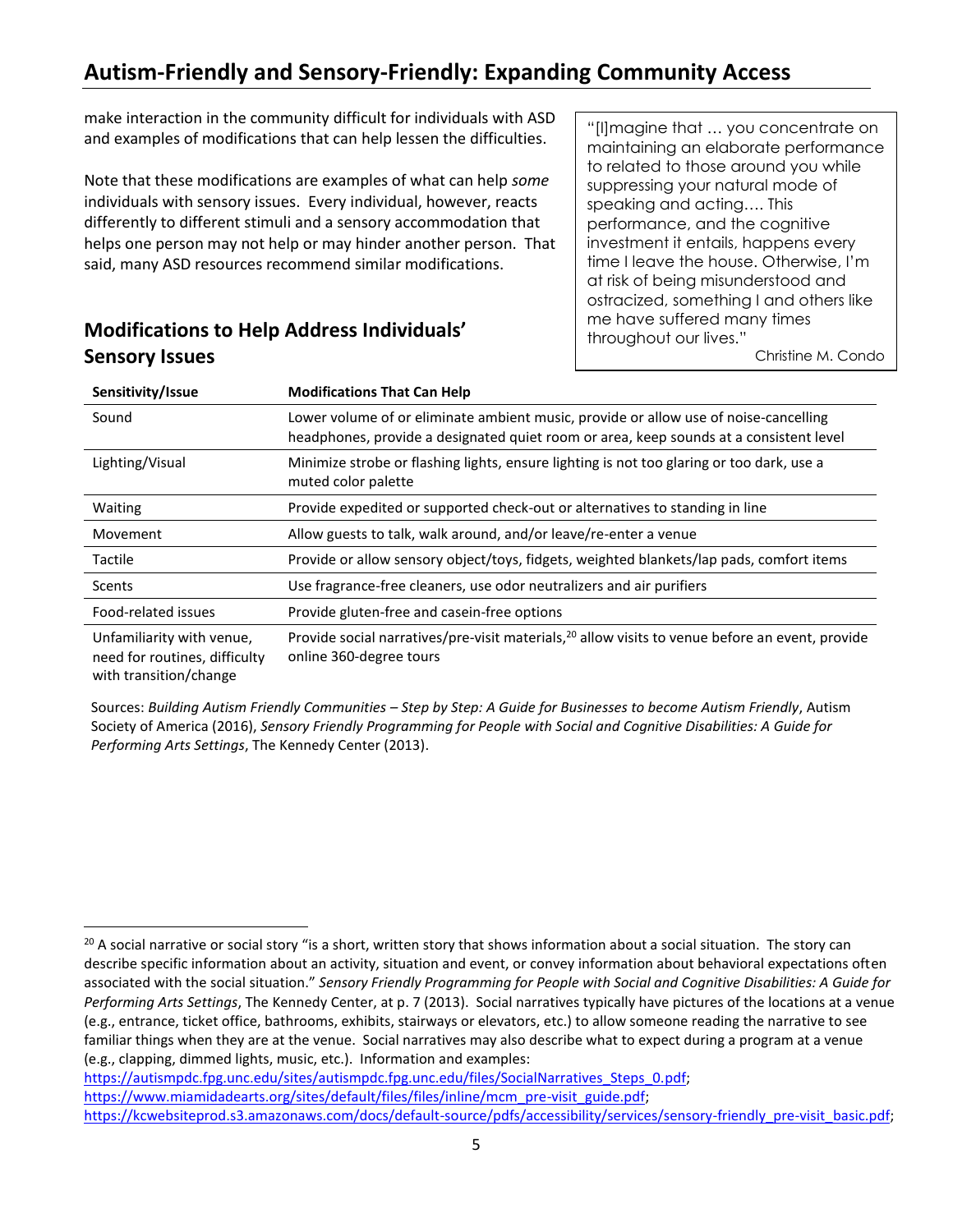# **II. "Autism-Friendly" and "Sensory-Friendly" Designations**

The autism community includes numerous organizations that have been providing information about and resources related to ASD for decades. Examples include:

- Autism Society of America (est. 1965)
- Autism Research Institute (est. 1967)
- Center for Autism and Related Disabilities (CARD) at University of Southern Florida (est. 1993)
- International Board of Credentialing and Continuing Education Standards (IBCCES) (est. 2001)
- Autism Speaks (est. 2005)

Among other things, these organizations (and many others) have advocated for businesses, venues, and/or programs to adopt sensory modifications to increase opportunities for individuals with ASD or other sensory issues to participate in their offerings. Many businesses nationwide have created tailored programming to facilitate participation of individuals with ASD at specific times. Examples include:

- **AMC Theaters' Sensory Friendly Film Program**<sup>21</sup> Lights turned up, sound turned down, ability to get up and move around
- **Chuck E. Cheese's Sensory Sensitive Sundays**<sup>22</sup> Specific hours, dimmed lighting, game music turned down or off, quieter and limited appearance of Chuck E.
- **The Kennedy Center's sensory-friendly performances**<sup>23</sup> Lower sound, lights remain on at low level, reduction in strobe lighting, ability to get up, move around, and talk, designated quiet areas
- **Strathmore's sensory-friendly performances**<sup>24</sup> Lower sound, lights remain on at low level, reduction in strobe lighting, ability to get up, move around, and talk, designated quiet areas

These programs incorporate modifications to make it more likely that individuals with ASD or other sensory issues can participate comfortably. Representatives in Montgomery County's disability community report that these types of programs are well-liked in the ASD community but note that the availability of programs is limited and that programming can be scheduled at that are unpopular with the general public, which often are times that are unpopular for individuals with ASD and/or their families.

Beyond facilitating access for individuals with ASD at specific times for specific programs or events, many ASD organizations also recommend permanent sensory accommodations that will facilitate access to a business, venue, or program at any time.<sup>25</sup> Modifications in the table on page five, such as lighting, signage, and/or

<sup>21</sup> <https://www.amctheatres.com/programs/sensory-friendly-films>

<sup>22</sup> <https://www.chuckecheese.com/events/sensory-sensitive-sundays>

<sup>23</sup> <https://www.kennedy-center.org/visit/accessibility/sensory/>

<sup>&</sup>lt;sup>24</sup> <https://www.strathmore.org/events-and-tickets/strathmore-kids/sensory-friendly-performances-at-strathmore>

 $25$  Some organizations expand the conversation about autism-friendly businesses – which typically refers to businesses making modifications to accommodate neurodiverse customers – to include how businesses can modify hiring processes to recruit neurodiverse individuals.<https://www.ccsnct.org/services/adult/employer-consultation/>Many neurodiverse people have high-level abilities in areas such as math, memory, and pattern recognition that make them ideal job candidates in certain industries. Neurodiverse individuals, however, face higher levels of unemployment or underemployment – even among individuals who can work in a typical workplace. In recent years, several prominent companies have developed programs to recruit neurodiverse employees, including SAP, Microsoft, EY, and Ford. See,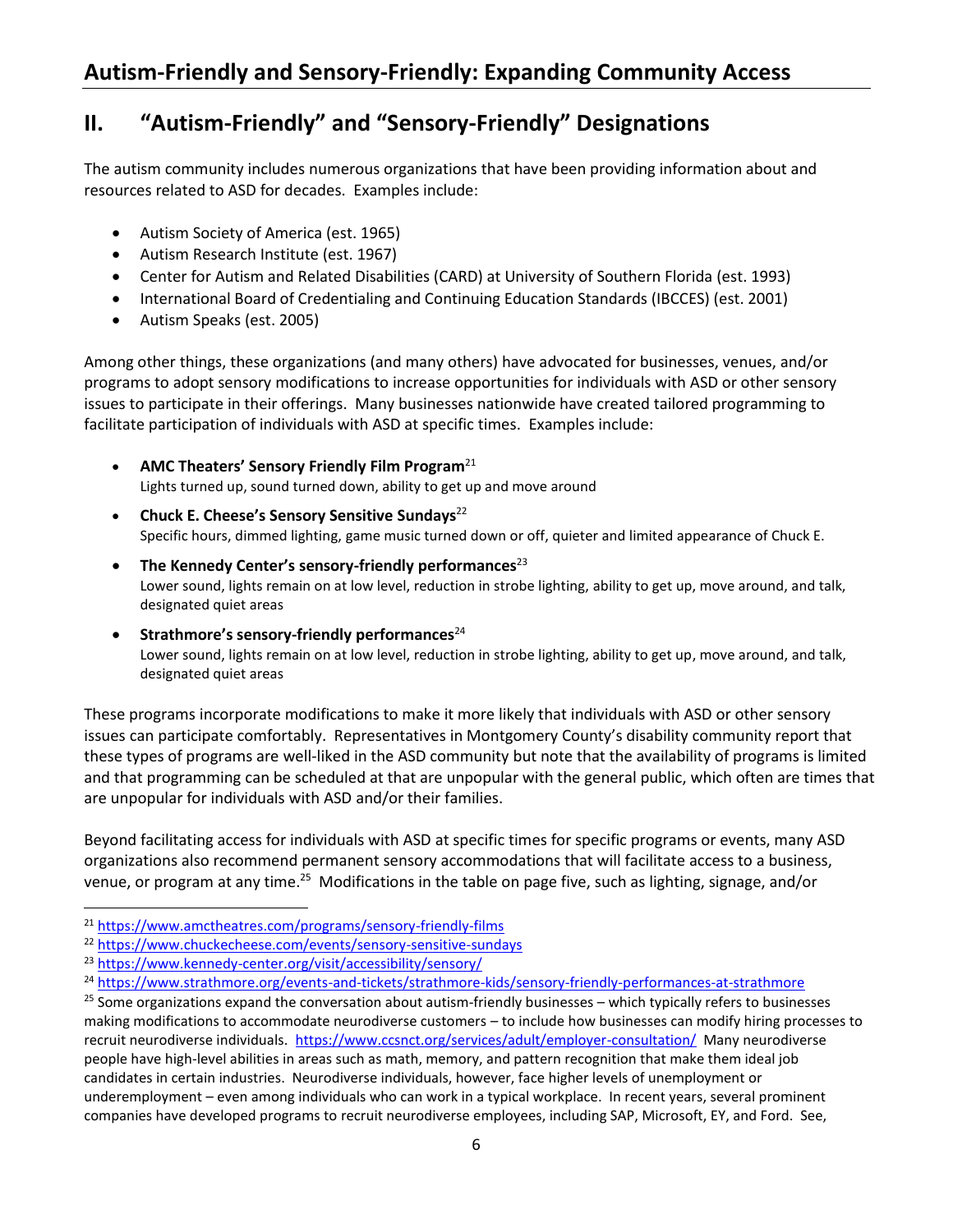availability of noise-cancelling headphones, plus staff training, can make a venue more sensory-friendly on an ongoing basis.<sup>26</sup> Recommended modifications to a venue may differ significantly based on the nature of a business – e.g., modifications to a library vs. a grocery store vs. a sports arena.

Numerous nonprofit organizations, for-profit businesses, and some university-affiliated centers work with businesses or venues to identify and implement sensory-friendly modifications. Some provide services for a fee and some, like the Center for Autism and Related Disabilities (CARD) at University of Southern Florida, work with businesses or organizations at no cost. These organizations often will provide a business a "certification" indicating that the business is sensory-friendly or autismfriendly.<sup>27</sup>

"As autism awareness increases, so does my success in asking for accommodations. I have managed to get the music turned down in a restaurant and be moved to a corner table away from the dining bustle…. One day I hope I can easily get what I need when I reveal my autism, rather than being met with skepticism. If someone tells you they are autistic, it means they are under sensory assault while working unbelievably hard to appear normal to you." Christine M. Condo

ASD organizations and many businesses assert that providing accommodations is "good for business." One organization that certifies businesses – the International Board of Credentialing and Continuing Education Standards – provides the following examples of impacts businesses experienced following autism certification:

- 400 families on opening day of Sesame Place;
- Guest satisfaction scores up 45% at Aquatica (first three months);
- \$200K grant for autism improvements at Elmwood Park Zoo; and
- 6 billion web hits on autism page at Sesame Place (first year).  $28$

Experts in the field emphasize that training staff about ASD and sensory issues and about how to interact with or assist individuals is key to creating a sensory-friendly environment. Certification/designation programs generally include a staff training/education component, examination of (and if needed, guidance on modifications to) the physical environment, and guidance on signage and other venue-specific factors. The staff training components often are on-line training rather than in-person training.

Note that each organization that provides these types of services to businesses defines for itself the meaning of "certified" or "designated." There is no single standard used to designate a business or venue as "autism- or sensory-friendly." Each certifying organization establishes its own criteria, standards, and processes.

The next table identifies several organizations/programs that provide certifications and lists examples of certification requirements.

Austin, Robert, et al., "Neurodiversity as a Competitive Advantage," Harvard Business Review, (May-June 2017) [https://hbr.org/2017/05/neurodiversity-as-a-competitive-advantage.](https://hbr.org/2017/05/neurodiversity-as-a-competitive-advantage)

<sup>&</sup>lt;sup>26</sup> [https://www.autism-society.org/living-with-autism/community-inclusion/autismfriendly/businessprogram/#business;](https://www.autism-society.org/living-with-autism/community-inclusion/autismfriendly/businessprogram/#business) <http://card-usf.fmhi.usf.edu/community/business.html>

<sup>&</sup>lt;sup>27</sup> A current internet search reveals that many organizations or companies will certify businesses, venues, or events as "autism-friendly" or "sensory-friendly." Discussions with Executive Branch staff who provide training about ASD highlighted that businesses are being created around the country to provide certifications because there is increasing demand. Executive Branch staff report that some business owners lack credentials and experience in working with or knowledge about individuals with ASD and create businesses simply to profit from providing certifications.

<sup>&</sup>lt;sup>28</sup> [https://ibcces.org/autism\\_certified\\_city/](https://ibcces.org/autism_certified_city/)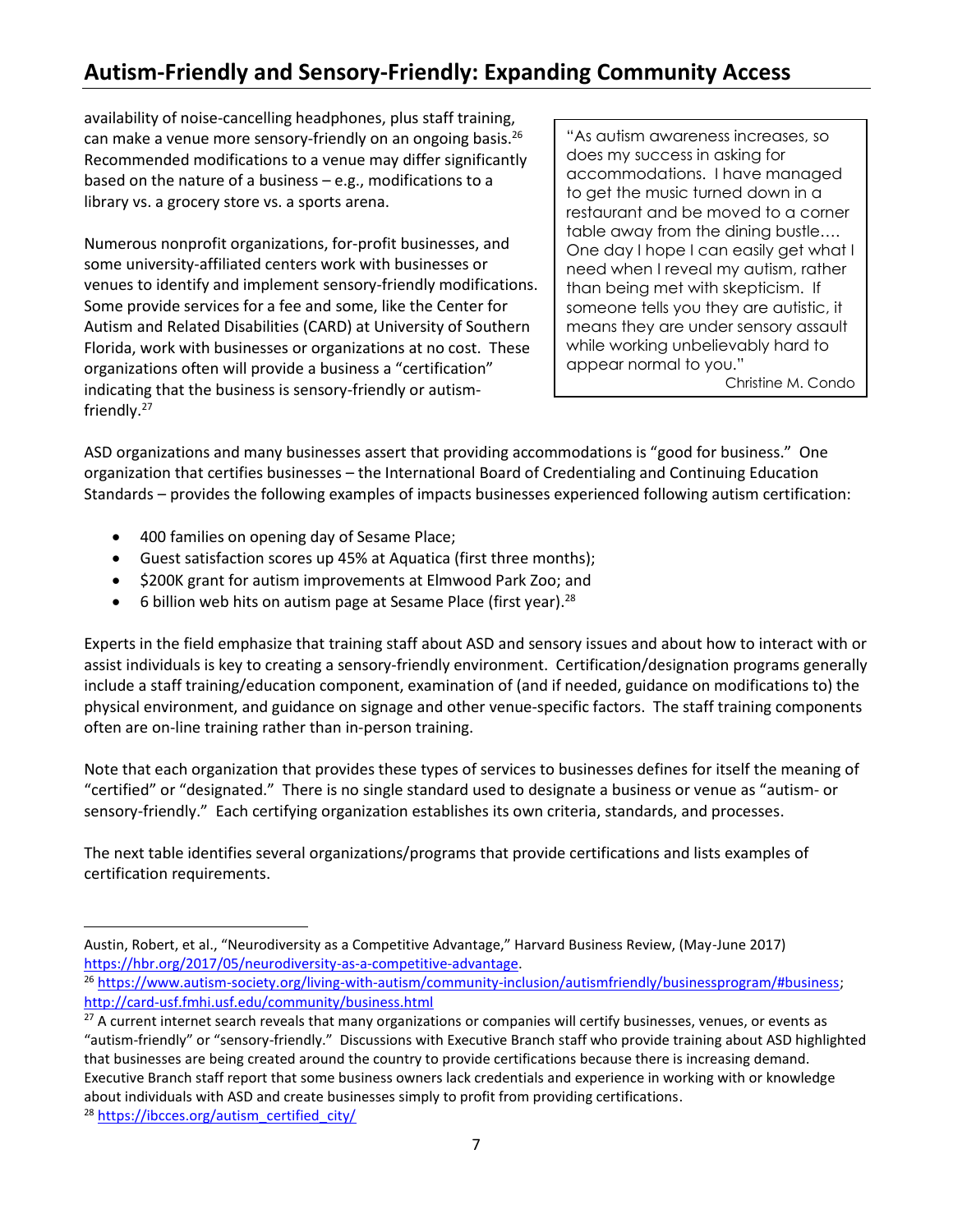| <b>Certifications or Designation</b>                                                                                                                                                       | <b>Examples</b>                                                                                                                                                                                              | <b>Certification Components</b>                                                                                                                                                             |
|--------------------------------------------------------------------------------------------------------------------------------------------------------------------------------------------|--------------------------------------------------------------------------------------------------------------------------------------------------------------------------------------------------------------|---------------------------------------------------------------------------------------------------------------------------------------------------------------------------------------------|
|                                                                                                                                                                                            | International Board of Credentialing and Continuing Education Standards (IBCCES) Jacksonville, FL                                                                                                            |                                                                                                                                                                                             |
| Certified Neurodiversity Workplace<br><b>Certified Autism Center</b><br><b>Certified Autism Destination</b><br><b>Certified Autism Travel Professional</b><br><b>Autism Certified City</b> | • Mesa, AZ (certified city)<br>• Sesame Place<br>• SeaWorld Orlando<br>• Museum of the American Revolution<br>• Dorney Park                                                                                  | • Staff training<br>• Continuing education<br>• On-site review by IBCCES<br>• Guidance on useful venue modifications                                                                        |
| KultureCity Birmingham, AL                                                                                                                                                                 |                                                                                                                                                                                                              |                                                                                                                                                                                             |
| Sensory Inclusive Certified                                                                                                                                                                | • Metlife Stadium (NJ)<br>• Cameron Indoor Stadium (Duke Univ.)<br>• Yogibo furniture retail stores<br>• Carnival Cruise Line<br>• Birmingham (AL) Zoo<br>• Birmingham-Shuttlesworth Airport<br>Sensory Room | • Staff training<br>• Guidance on useful venue modifications<br>• Site survey to identify needs/signage<br>• Creation of social story                                                       |
|                                                                                                                                                                                            | Center for Autism and Related Disabilities (CARD) at University of Southern Florida Tampa, FL                                                                                                                |                                                                                                                                                                                             |
| Autism Friendly Business Initiative                                                                                                                                                        | • The Florida Aquarium<br>• Glazer Children's Museum<br>• Great Explorations Children's Museum<br>• Chuck E. Cheese's Sensory Sensitive<br>Sundays                                                           | • Staff training<br>• Examination of business locations,<br>practices/procedures, and environment<br>• Guidance on useful venue modifications<br>• Support for business owners and managers |
| Families for Effective Autism Treatment (FEAT) Louisville, KY                                                                                                                              |                                                                                                                                                                                                              |                                                                                                                                                                                             |
| <b>Autism Friendly Business</b>                                                                                                                                                            | • Louisville, KY Metro Council<br>• Kentucky Science Center<br>• Kentucky Railway Museum<br>• Bob Swope Ford<br>• Special Strands Hair Salon<br>• U of Louisville Health Peace Hospital                      | • Staff training<br>• Guidance on useful venue modifications<br>• Review of hiring strategies and promotion of a<br>supportive work environment to individuals with<br><b>ASD</b>           |
| <b>Champion Autism Network (CAN)</b> Surfside Beach, SC                                                                                                                                    |                                                                                                                                                                                                              |                                                                                                                                                                                             |
| <b>CAN Certified</b>                                                                                                                                                                       | Famous Toastery, Myrtle Beach, SC<br>Benjamin's Bakery, Surfside Beach, SC<br>NY Pizza Kitchen, Myrtle Beach, SC<br>Coastal Car Wash, Pawleys Island, SC<br>Surf City Surf Shop, Myrtle Beach, SC            | • On-site review of property and business<br>procedures<br>• Guidance on useful accommodations, discounts,<br>or services<br>• Staff education materials                                    |
| Autism Society of America Bethesda, MD                                                                                                                                                     |                                                                                                                                                                                                              |                                                                                                                                                                                             |
| Autism Friendly Business Challenge                                                                                                                                                         |                                                                                                                                                                                                              | • Meets standards for service area (e.g., retail)<br>• Business agrees to respond to written concerns<br>• Guidance on useful venue modifications<br>• Staff training<br>• Self-reporting   |

### **Examples of Programs that Provide Autism or Sensory Certifications**

Sources: [https://ibcces.org/,](https://ibcces.org/) [https://www.kulturecity.org/,](https://www.kulturecity.org/) [http://card-usf.fmhi.usf.edu/,](http://card-usf.fmhi.usf.edu/) [https://featoflouisville.org/,](https://featoflouisville.org/) [https://championautismnetwork.com/,](https://championautismnetwork.com/)<https://www.autism-society.org/>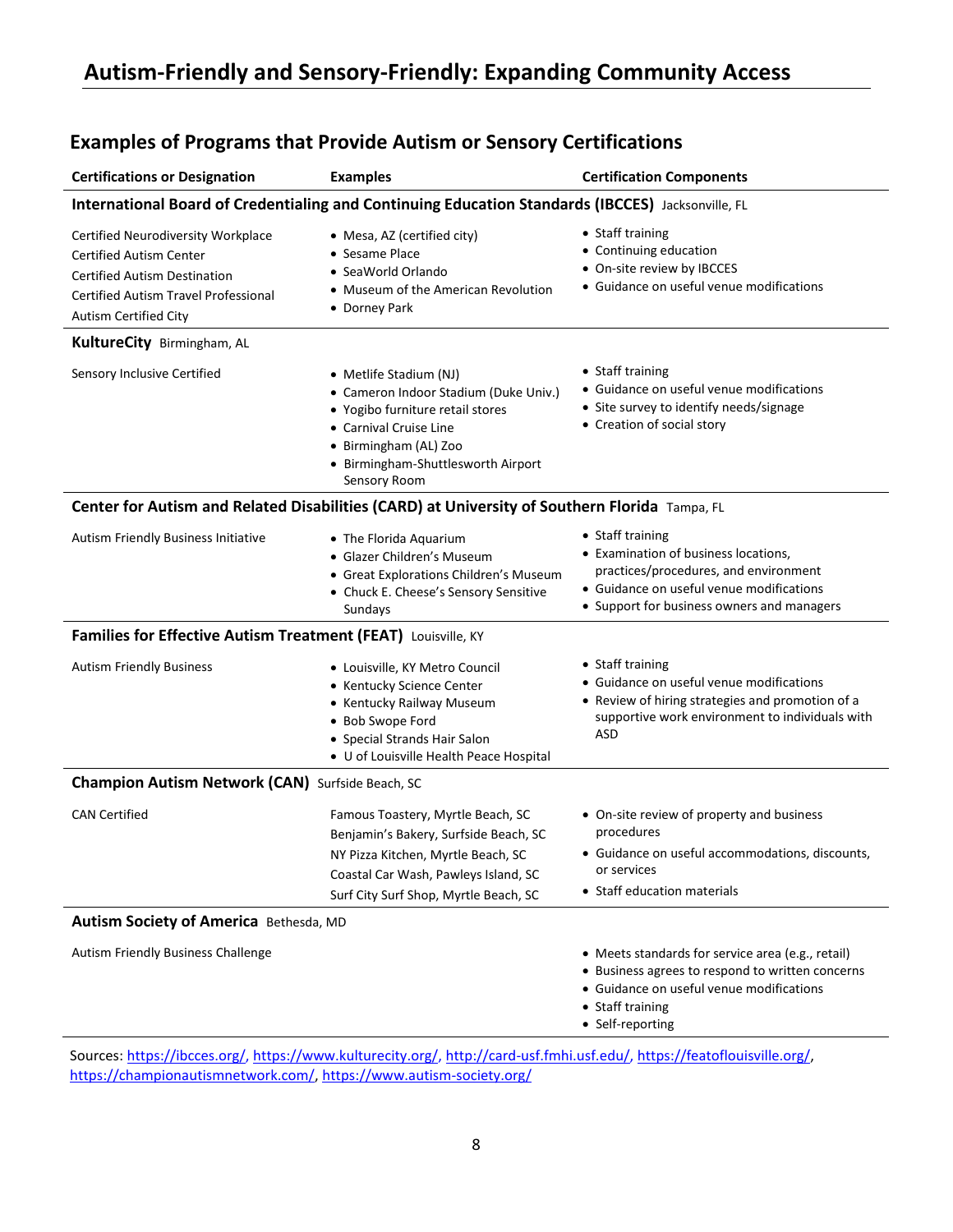Many of the examples in the table above are large venues, nationwide programs, or significant tourist attractions. Sensory modifications, however, can be made in most types of businesses – including local and small businesses – to make the environment more inclusive for individuals with ASD and others. Some local organizations, such as FEAT in Louisville, Kentucky and CAN in Surfside Beach, South Carolina, commonly work with local businesses to develop modifications and accommodations for individuals with ASD or other sensory issues. The types of modifications that local businesses can make are the same kinds described above – e.g., adjustments to lighting, sound, scents, access to aids such as noise-canceling headphones or fidgets, and improved signage.

**Autism Certified City – Mesa, AZ**. In late 2019, the International Board of Credentialing and Continuing Education Standards (IBCCES) certified Mesa, Arizona as the first "autism certified city" in the United States based on the City's efforts to recruit a large number of businesses, service providers, and attractions to pursue certification.<sup>29</sup> Participants in the program include hotels, museums, festivals, the City of Mesa Parks, Recreation & Community Facilities, restaurants, and other community resources including chambers of commerce, the Mesa Convention Center, and area nonprofit organizations. For designated business or organizations, IBCCES provides access to online staff training materials and onsite review of facilities to evaluate and recommend modifications. Mesa's initiative was spearheaded by Visit Mesa – the city's tourism organization. Local ASD treatment providers recommended to Visit Mesa teaming with IBCCES for certifications.

**Carnival Cruise Line**. Many ships on Carnival Cruise Line have been "sensory certified" by KultureCity and the cruise line reports that all of its ships will have that designation by March 2020.<sup>30</sup> As part of its designation, Carnival Cruise Lines is training its guest-facing staff to understand and help individuals with sensory/cognitive needs. The ships also provide access to "Sensory Bags" that include noise-canceling headphones, fidgets, a visual feeling thermometer, and a KultureCity VIP lanyard to help staff identify guests with sensory issues. Guests with sensory issues can request private safety briefings. And youth staff have access to items such as weighted vests, conversation cards, and sensory games.

**Local Government Autism and Sensory Inclusion**. Some state and local governments are also developing and promoting autism/sensory-friendly community options such as recreation facilities, sensory rooms, and online resource guides for local activities. The next table includes just a few examples.

<sup>&</sup>lt;sup>29</sup> [https://ibcces.org/autism\\_certified\\_city/;](https://ibcces.org/autism_certified_city/)<https://www.visitmesa.com/autism-travel/>

<sup>30</sup> <https://www.carnival.com/about-carnival/special-needs/children-special-needs.aspx>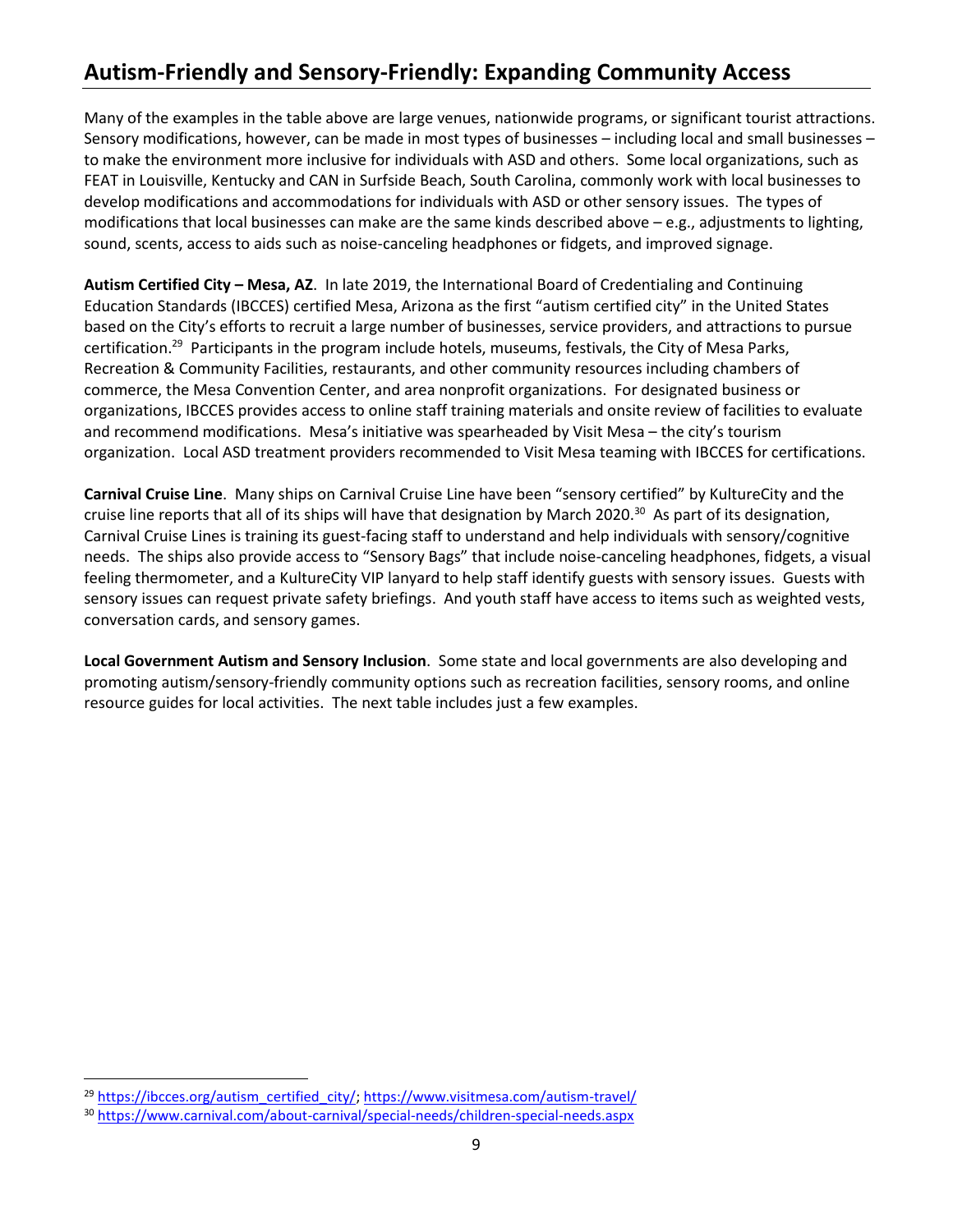| <b>Jurisdiction</b>            | <b>Autism/Sensory-Friendly Offerings</b>                                                                                                            |
|--------------------------------|-----------------------------------------------------------------------------------------------------------------------------------------------------|
| Fairfax County, Virginia       | Sensory Room in Providence Community Center, Clemyjontri Park, webpage: social<br>and leisure activities for people with disabilities <sup>31</sup> |
| Lansing, Michigan              | Webpage of sensory-friendly regional attractions provided by the Greater Lansing<br>Convention and Visitors Bureau <sup>32</sup>                    |
| Louisville, KY                 | Sensory Strategy Space in Louisville Public Library Discovery Center <sup>33</sup>                                                                  |
| Miami-Dade County, Florida     | Superheroes Garden Autism Playground at Tamiami Park <sup>34</sup>                                                                                  |
| Surfside Beach, South Carolina | Webpage of autism-friendly information for Town of Surfside Beach, SC <sup>35</sup>                                                                 |

**Resources for sensory-friendly venues**. Both representatives from the disability community and County staff emphasized that there are few comprehensive resources for finding information about autism-friendly or sensoryfriendly programs and/or businesses. Organizations that provide autism/sensory-friendly designations often compile designated businesses in an online guide or through a mobile application. The appendix to this report lists some available resources of information regarding ASD and autism/sensory-friendly community resources.

### **III. Montgomery County Government**

Providing accommodations and accessible services for individuals with ASD and other sensory processing issues is not new to Montgomery County Government. The County has many programs focused on inclusion, including sensory-friendly programming – and several cohorts of County employees are specifically trained to work with individuals with ASD and other sensory processing issues.

A 2018 County Government work group on meeting the needs of residents with developmental disabilities/differences recommended increasing sensory-friendly programming even more. The County Council, which established the work group via a Council Resolution, asked the work group to "review and report on current gaps in services" for individuals with development disabilities.<sup>36</sup> The Resolution stated that "Montgomery County is committed to creating an inclusive community for people with disabilities so that they are treated equitably and fairly and can participate fully in the life of the county." $37$ 

In the area of recreation, the work group highlighted providing "sensory-friendly" or "autism-friendly" programs. 38 The 2018 work group also recommended that new County facilities be "planned intentionally for inclusion beyond the Americans with Disabilities Act."<sup>39</sup>

<sup>31</sup> [https://www.fairfaxcounty.gov/neighborhood-community-services/therapeutic-recreation/sensory-room;](https://www.fairfaxcounty.gov/neighborhood-community-services/therapeutic-recreation/sensory-room) [https://www.fairfaxcounty.gov/parks/clemyjontri;](https://www.fairfaxcounty.gov/parks/clemyjontri) [https://www.fairfaxcounty.gov/familyservices/disabilities/social-and](https://www.fairfaxcounty.gov/familyservices/disabilities/social-and-leisure-activities)[leisure-activities](https://www.fairfaxcounty.gov/familyservices/disabilities/social-and-leisure-activities)

<sup>32</sup> <https://www.lansing.org/things-to-do/sensoryfriendly/>

<sup>33</sup> <https://www.louisvillelibrary.org/services/sensory-space>

<sup>34</sup> <https://www.miamidade.gov/releases/2019-04-22-parks-tamiami-park-autism-playground-dedication.asp>

<sup>35</sup> [http://www.surfsidebeach.org/autism-friendly;](http://www.surfsidebeach.org/autism-friendly) [http://www.surfsidebeach.org/Data/Sites/1/media/town](http://www.surfsidebeach.org/Data/Sites/1/media/town-council/resolutions/16-162.pdf)[council/resolutions/16-162.pdf](http://www.surfsidebeach.org/Data/Sites/1/media/town-council/resolutions/16-162.pdf)

<sup>36</sup> Council Resolution 18-989 (Dec. 12, 2017).

<sup>37</sup> Ibid.

<sup>&</sup>lt;sup>38</sup> Report of the Work Group on Meeting the Needs of Residents with Developmental Differences, at p. 54 (Nov. 26, 2018). [https://www.montgomerycountymd.gov/council/Resources/Files/agenda/col/2018/20181127/20181127\\_7HH.pdf](https://www.montgomerycountymd.gov/council/Resources/Files/agenda/col/2018/20181127/20181127_7HH.pdf)

 $39$  Ibid. at p. 55.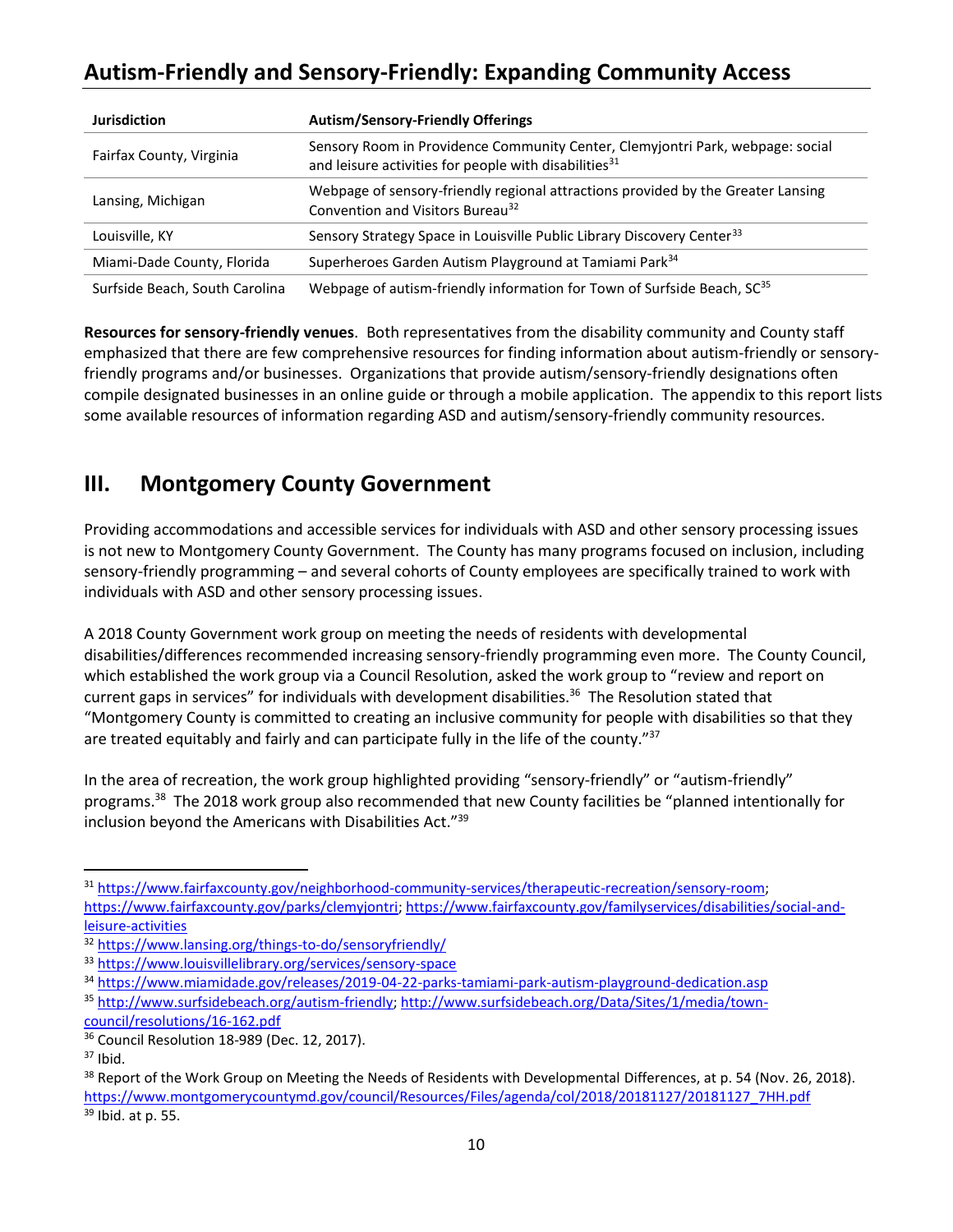This section describes various County Government programs and services that are designed to be sensoryfriendly. It also describes training of County Government staff to work with individuals with ASD and other sensory processing issues provided in the:

- Department of Recreation;
- Montgomery County Public Libraries;
- Montgomery County Police Department; and
- Montgomery Parks.

The section ends with feedback from the Montgomery County Commission on People with Disabilities and the Commission's DD Advisory Board. Interviews with Executive Branch and Montgomery Parks staff revealed that staff who work on inclusion also work together across departments to support their similar missions.

#### **A. Department of Recreation**

The County Government's Department of Recreation (Recreation) provides accessible and inclusive activities and options through its Therapeutic Recreation program.<sup>40</sup> Options specifically for individuals with disabilities range from summer camps for youth up to age 21 to youth and adult classes in arts, fitness, and aquatics to adult social clubs. Many of the options are open to all persons with disabilities and some are geared toward individuals with ASD. In all of the Therapeutic Recreation-run camps and classes, Recreation staff modify traditional programming and/or components to address, among other things, individuals with sensory issues. Examples of modifications for sensory issues can include:

- Modified lighting;
- Sound machines;
- Scent machines;
- Tactile manipulatives; and
- Mats or crash pads.

Therapeutic Recreation has also developed stand-alone events geared toward individuals with sensory issues. One example is a Santa's Holiday Workshop in a sensory-friendly environment.

In addition, staff from Therapeutic Recreation receive and respond to requests for accommodations in Recreation's mainstream camps, classes, and programs. Examples of common accommodations include adjusting lighting when possible, providing alternative seating such as ball or bean bag chairs, and allowing earbuds or headphones. Therapeutic recreation may also provide companions as needed for program participants – to allow breaks, explain instructions in simpler steps or at slower pace, allow additional time to transition in/out of activities, and/or provide alternative activities.

The staff responsible for Recreation's Therapeutic Recreation program include one part-time Recreation Coordinator (0.7 FTE), four Recreation Specialists, and shared time of one Recreation Supervisor. These staff are responsible for developing programs, hiring and training staff and volunteers, marketing and outreach, and providing supplies for all of Therapeutic Recreation's camps, classes, events, and programs.

Therapeutic Recreation provides training for staff and volunteers working in Recreation programs, classes, summer camps, and activities about how to work with and interact with people with disabilities. At times, staff

<sup>40</sup> <https://www.montgomerycountymd.gov/rec/activitiesandprograms/therapeuticrec/>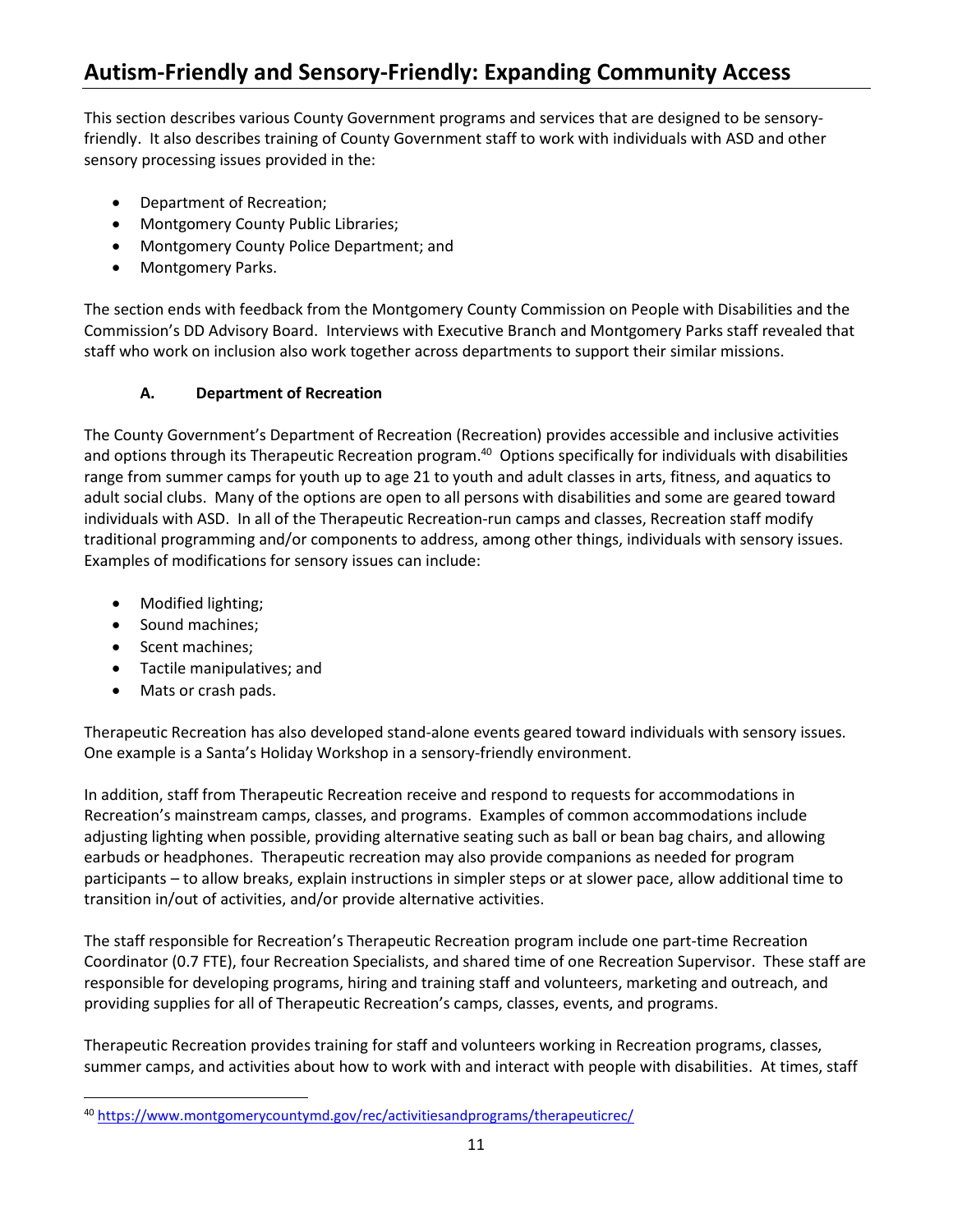from the Montgomery Parks component of M-NCPPC and other local jurisdictions will participate in trainings. Class offerings vary and include:

- Sensitivity to Disability and Diversity;
- Caught You Being Good (Behavior Management);
- Disability Characteristics; and
- ADA Basics.

Therapeutic Recreation partners with the Montgomery County Police Department's Autism/Intellectual, Developmental Disability (IDD) and Alzheimer's/Dementia Outreach Unit for information and outreach fairs for parents and caregivers and to train Recreation staff working with individuals was ASD and IDD about how to respond when there may be need for a first responder.

Therapeutic Recreation also works with local organizations like Autism Ambassadors to publicize its ASD-friendly and sensory-friendly events and offerings. Autism Ambassadors is a local, private group that develops local autism-friendly recreation events and has a contact list of over 800 families. Recreation representatives report that the Department continuously works to evolve collaborations and partnerships with community groups to increase awareness of and offerings for individuals with disabilities and their families and friends.

#### **B. Montgomery County Public Libraries**

Montgomery County Public Libraries (MCPL) trains library-based staff on how to interact and work with customers with ASD. And recently MCPL has developed and implemented sensory-friendly story times in library branches. MCPL's sensory-friendly story times began as a recommendation from MCPL's Accessibility Advisory Committee to develop sensory-friendly programming and from requests for such programming from library customers.

Research by MCPL staff found that story times are the most common type of sensory-friendly programming provided by libraries. MCPL staff developed the program by finding best practices and attending trainings by other libraries. The program initially was piloted at three MCPL branches – White Oak, Little Falls, and Quince Orchard. MCPL staff used feedback from the pilot to hone the programming for the larger library system.

In the past year, children's staff from each branch received training about interacting with individuals with ASD and sensory processing issues. This training is now incorporated into training that all children's staff receive when initially hired. MCPL has also conducted voluntary training for branch staff who work with adults about interacting with individuals with ASD and sensory processing issues.

Unlike MCPL's general story time programs that do not limit attendance, sensory-friend story times are limited to 12 registrants. Each registrant can come with parents, caregivers, and/or siblings so the story times typically include more than 12 people. At story times, library staff have both general enrichment materials typical to story times (e.g., scarves, bean bags) plus sensory items such as noise-canceling headphones, weighted lap blankets, and fidgets.

Following the program pilot, MCPL asked each library branch to hold three sensory-friendly story times and provide feedback on attendance and community interest. Based on this trial, eight of MCPL's 21 branches had enough interest to continue sensory-friendly story times as regular programming. Five branches had no attendees at their scheduled story times and the remaining eight branches had mixed attendance and are discussing with MCPL's administration whether to continue the story times in the future.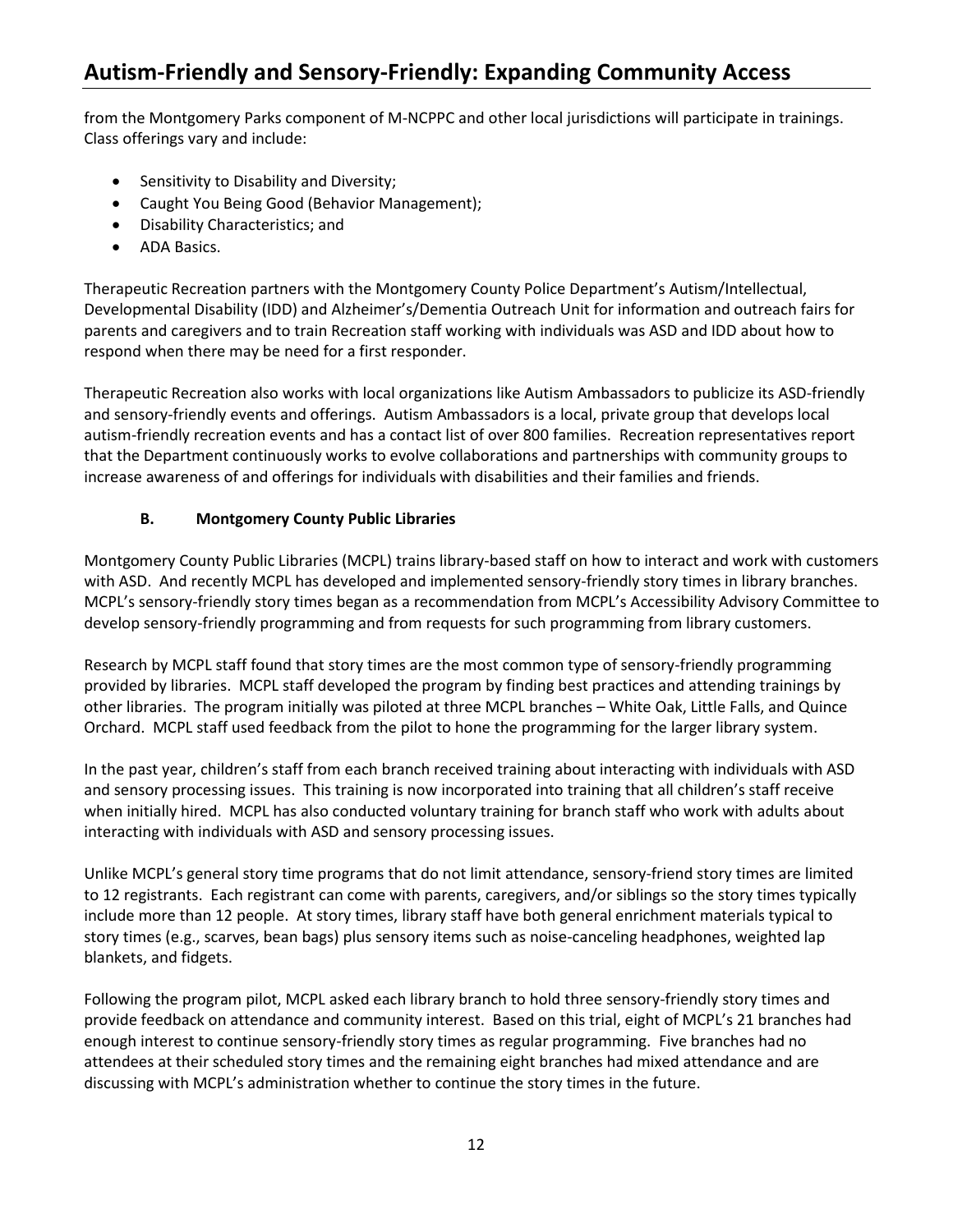In addition, some library customers provide feedback on the physical library environments and MCPL administration incorporates the feedback as it designs new or remodels existing libraries. Specifically related to sensory issues, for example, some customers have found some library branches to be too visually "busy" – with too much pattern in the carpets or colors that are too bright. Staff charged with designing library spaces have incorporated this feedback into their work. MCPL also tries to include some sort of window treatment on all windows to reduce excessive glare, which can be an issues for individuals with sensory issues.

#### **C. Montgomery County Police Department**

The Montgomery County Police Department's (MCPD) Autism/IDD and Alzheimer's/Dementia Outreach Unit trains police recruits, officers, and others in the County Government and community about interacting and working with individuals with Autism, IDD, and Alzheimer's/dementia. MCPD also works with individuals with ASD and/or IDD on how to safely interact with police officers. The program began in 2004 in response to a growing number of calls for critically missing persons due to wandering and has grown to provide resources and support for all types of interactions with law enforcement.

MCPD developed its training program in conjunction with the organization Autism Speaks because very few jurisdictions provided training in 2004 on how to work with individuals with ASD, IDD, and/or Alzheimer's/dementia. The curriculum is taught by MCPD officers who have first-hand experience in search and rescue and understanding of the dynamics of having positive/effective interactions with individuals with ASD, IDD, and/or Alzheimer's/dementia. MCPD's "layered" program includes:

| Education   | Training for officers, caregivers, and others in the community                                                                                                                  |
|-------------|---------------------------------------------------------------------------------------------------------------------------------------------------------------------------------|
| Outreach    | Community events (e.g., Autism Night Out); outreach through traditional and social media                                                                                        |
| Follow-up   | Education in the community and/or for caregivers after an incident                                                                                                              |
| Empowerment | Recognition of individuals, families, and businesses that have gone above and beyond to<br>help the community or MCPD work with individuals with ASD, IDD, Alzheimer's/dementia |
| Response    | Prompt response to calls and coordinated efforts with MCPD patrol and Managed<br>Search and Rescue Team                                                                         |

MCPD also provides training for:

- Public and school transportation workers;
- National and local hospitals;
- Nursing homes/group homes/assisted living facilities;
- Chambers of Commerce;
- Caregivers; and
- Individuals.

MCPD's Autism/IDD and Alzheimer's/Dementia Outreach Unit has been spearheaded by Officer Laurie Reyes since it began and she has developed and refined teaching curricula for the Unit over the years. Both the Unit and Officer Reyes have received numerous awards, including the U.S. Attorney General's Award for Distinguished Service in Policing and a Governor's Citation for creation of the Autism/IDD and Alzheimer's/Dementia Outreach Unit.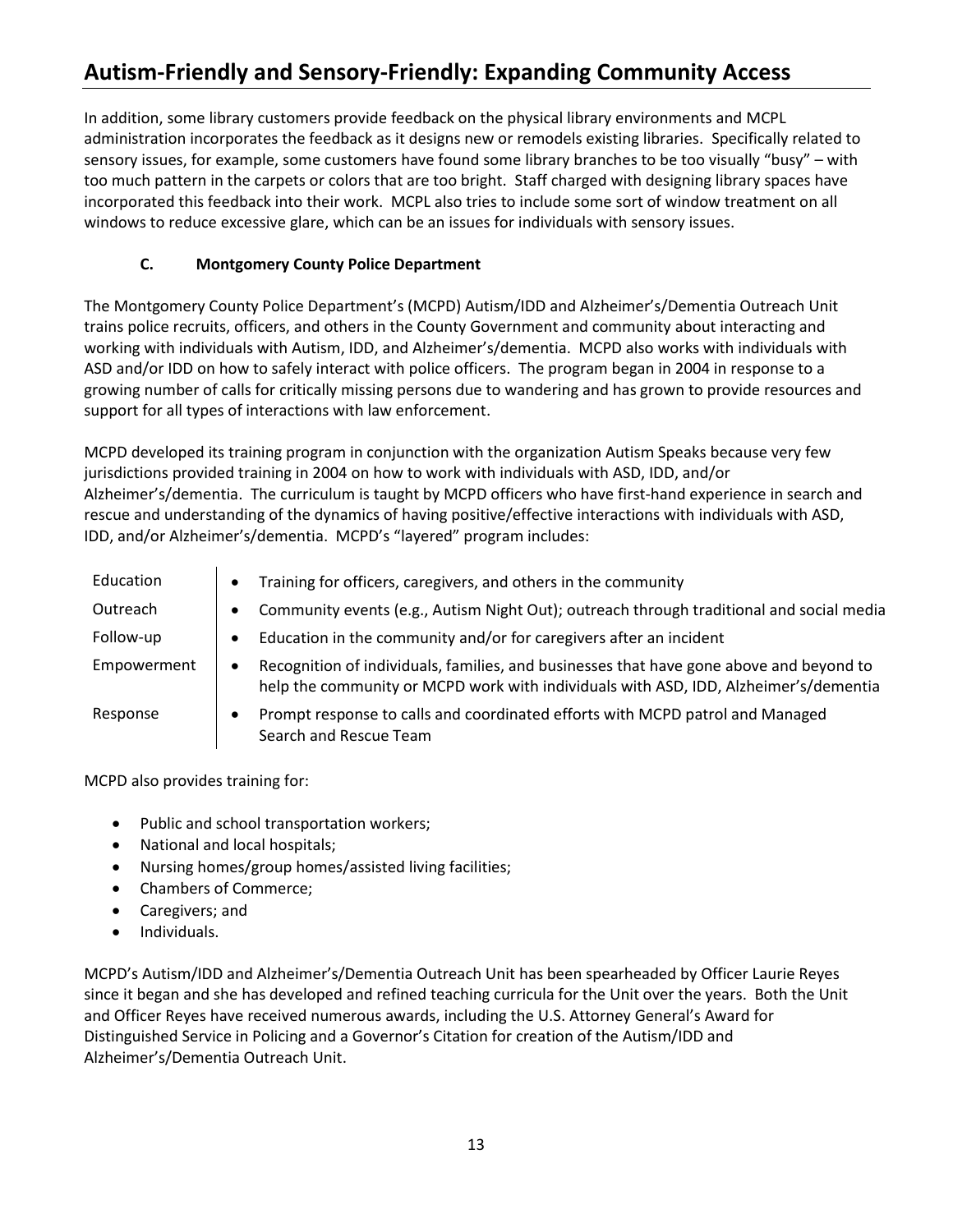#### **D. Montgomery Parks**

Montgomery Parks, a Department of the Maryland-National Capital Park and Planning Commission (M-NCPPC) that oversees park land, facilities, amenities and leisure programs in Montgomery County – strives to ensure accessibility to individuals with disabilities. The Montgomery Parks Access Team focuses on accessibility and inclusion in three primary areas – physical access, program access, and communications access. Physical Access staff ensure that parks, facilities and amenities are in compliance with the Americans with Disabilities Act (ADA) meeting accessibility standards. Program Access staff coordinate and provide support services promoting inclusion in programs requiring registration – including summer camps and year-round leisure programs. Communications Access Staff oversee accessibility of website and written materials for people with disabilities.

Two full-time Montgomery Parks employees focus on compliance with ADA standards ensuring physical accessibility in park planning and development projects – a Senior ADA Project Manager and an ADA Project Manager. The Program Access Office includes three full-time career employees – a Program Access Coordinator and two Program Access Specialists. Program Access staff coordinate and provide support services promoting inclusion in programs requiring registration – including summer camps and year-round leisure programs. They develop and implement inclusion policies, procedures and guidelines for Department staff and coordinate Montgomery Parks' support services, community outreach, and program development.

Program Access staff also provide customized training for Montgomery Parks staff members on the ADA, customer service, effective total communication, disability awareness and characteristics – training over 1,500 staff members in the past five years. Program Access' programming supports include providing additional staff as needed, assistive listening devices, sign language interpretation, materials in Braille and large print, adaptive equipment and sensory objects/fidgets, among other things. The largest group served by Program Access is individuals with autism spectrum disorder. Sixteen seasonal staff members assist with support and programming needs and, in the summer of 2020, each of the four Montgomery Parks Nature Centers will have additional dedicated inclusion support staff.

In addition to providing access for ongoing Parks programming, Program Access operates "Access on Wheels," a trailer that houses accessible/adaptive equipment that can be taken to temporary special events throughout the County. In addition to equipment such as mobility mats, mobile ramps, hand rails, wheelchairs and walkers, assisted listening devices, etc., the trailer also includes equipment that can help individuals with sensory issues, including a tent with accessories for a "calming station or retreat" (e.g., cot, pillows, blanket, bean bag chair, bubble machine, fidgets, noise cancelling headphones).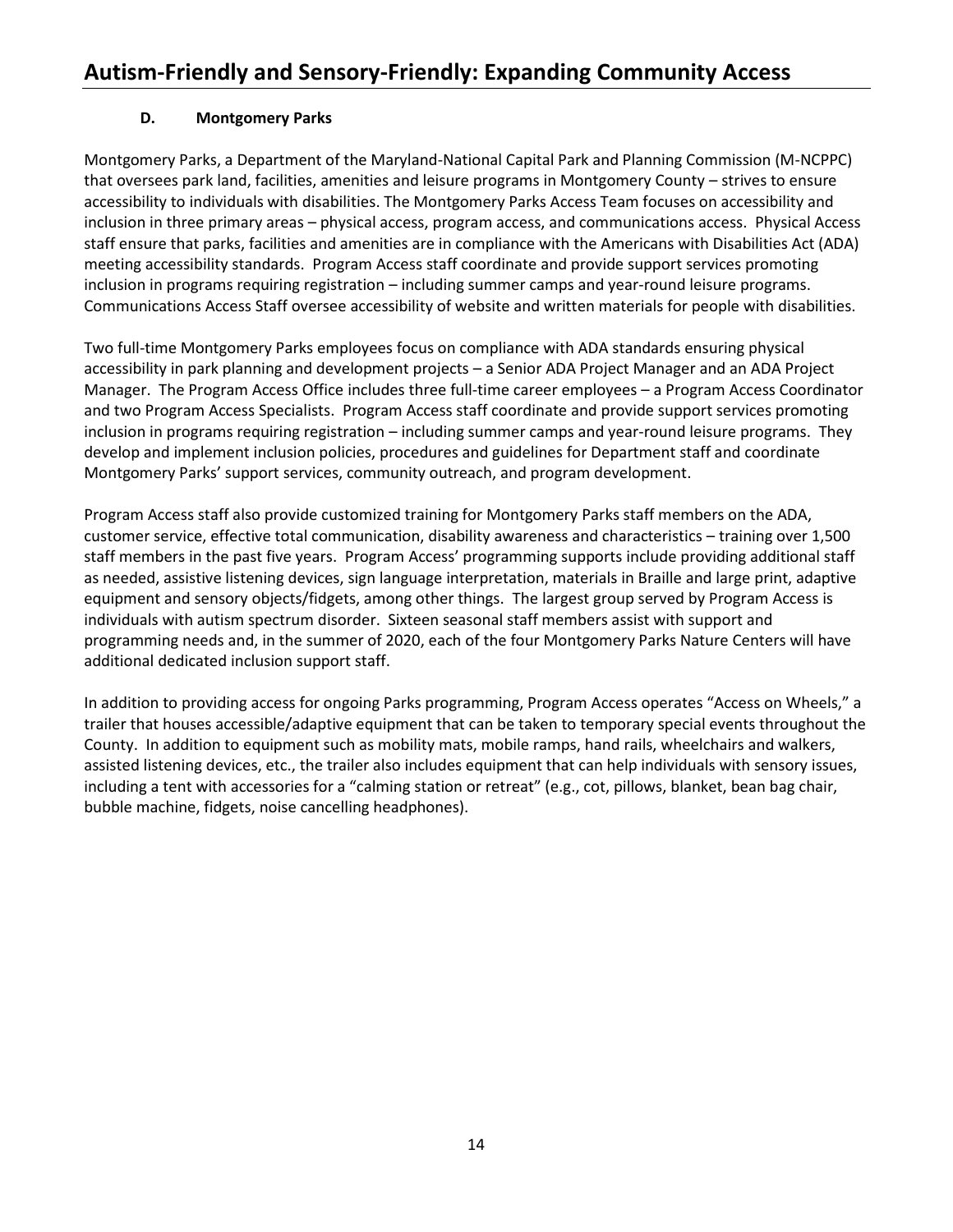

Program Access staff also participate in many community events and resource fairs throughout the County to promote inclusive programs and inclusion services available to Parks users. Included in their tabling display, is a sensory board created for use during programming – shown in the picture on the left. Additional outreach endeavors include planning and implementing inclusive events- "Light It Up Blue": An Autism Awareness and Acceptance Event, an "All Anglers Fishing Derby", and the "ADA 30<sup>th</sup> Anniversary Sensory Friendly" movie night. Highlighting the interaction among County staff who work on inclusion, Program Access staff participates in the I/DD Autism Night Out– created by MCPD's Autism/IDD and Alzheimer's/Dementia Outreach Unit.

The Montgomery Parks Access Team members are continuously researching additional ways to expand inclusion in Montgomery Parks. Future projects include development of sensory-friendly spaces if they can acquire the necessary funding.

#### **E. Feedback from the Montgomery County Commission on People with Disabilities and the Commission's DD Advisory Board**

Members of the Commission on People with Disabilities and the Commission's' DD Advisory Board provided feedback to OLO about sensory-friendly designations and community participation for individuals with ASD. The Advisory Board strongly supports encouraging businesses, programs, and venues to implement sensory-friendly modifications and staff training. Important points for consideration from Advisory Board members include:

- A major limitation/hinderance to outings with adult individuals with ASD with caregivers is a lack of gender-neutral bathrooms. Caregivers report a distinct difference in public perception when taking a child into an opposite-sex bathroom vs. taking an adult into an opposite-sex bathroom;
- High speed electric hand dryers, which are becoming more common in area bathrooms, are a significant source of sensory distress for many individuals with sensory issues;
- Business events that are autism/sensory-friendly often are scheduled them at times that are unpopular with the general public. Those times are also often unpopular for individuals with ASD and caregivers and can limit participation;
- Businesses could provide discounted admission prices for caregivers of adults with ASD. Recreation activities such as movies can be prohibitively expensive, especially for families that also have expenses related to caring for individuals with disabilities;
- Information about available activities, resources, and services for individuals with ASD is not consolidated in an easily accessible online resource.

Representatives from these groups and others that OLO interviewed also highlighted that advocacy for and success with expanding available autism/sensory-friendly resources often comes from the work of a "champion" in the disability community (often someone who has a relative with ASD) who is in a position to influence local business communities and/or local government.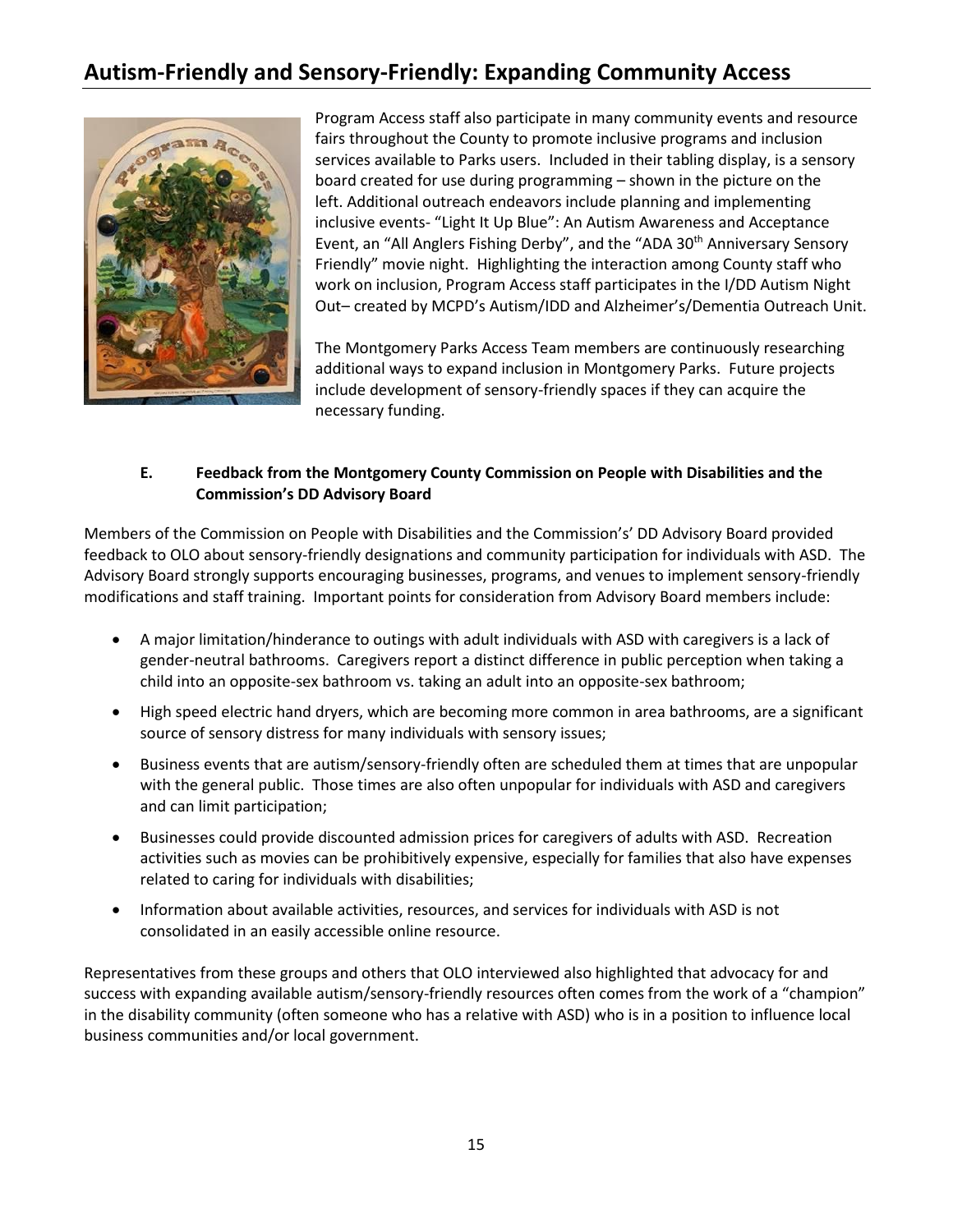### **IV. Next Steps**

Individuals from many constituencies in Montgomery County support increasing the number of businesses in the County with autism/sensory-friendly designations – including Executive and Legislative Branch representatives and program staff, members of the Montgomery County Commission on People with Disabilities and the Commission's DD Advisory Group, and local autism/disability community. The effort, by definition, would require the agreement and active participation of the local business community. Program leadership could come from public or private sector stakeholders, or from a joint effort among groups. The bullets below identify several possible "next steps" to further the conversation:

- Identify a "champion" to lead the effort;
- Solicit feedback from other jurisdictions undertaking similar efforts;
- Meet with members of the business community to gauge interest in participation;
- Determine a workable process for local businesses to participate and receive designations whether through an established organization or another mechanism;
- Determine costs and consider funding options to help businesses receive certification;
- Widely publicize business participation.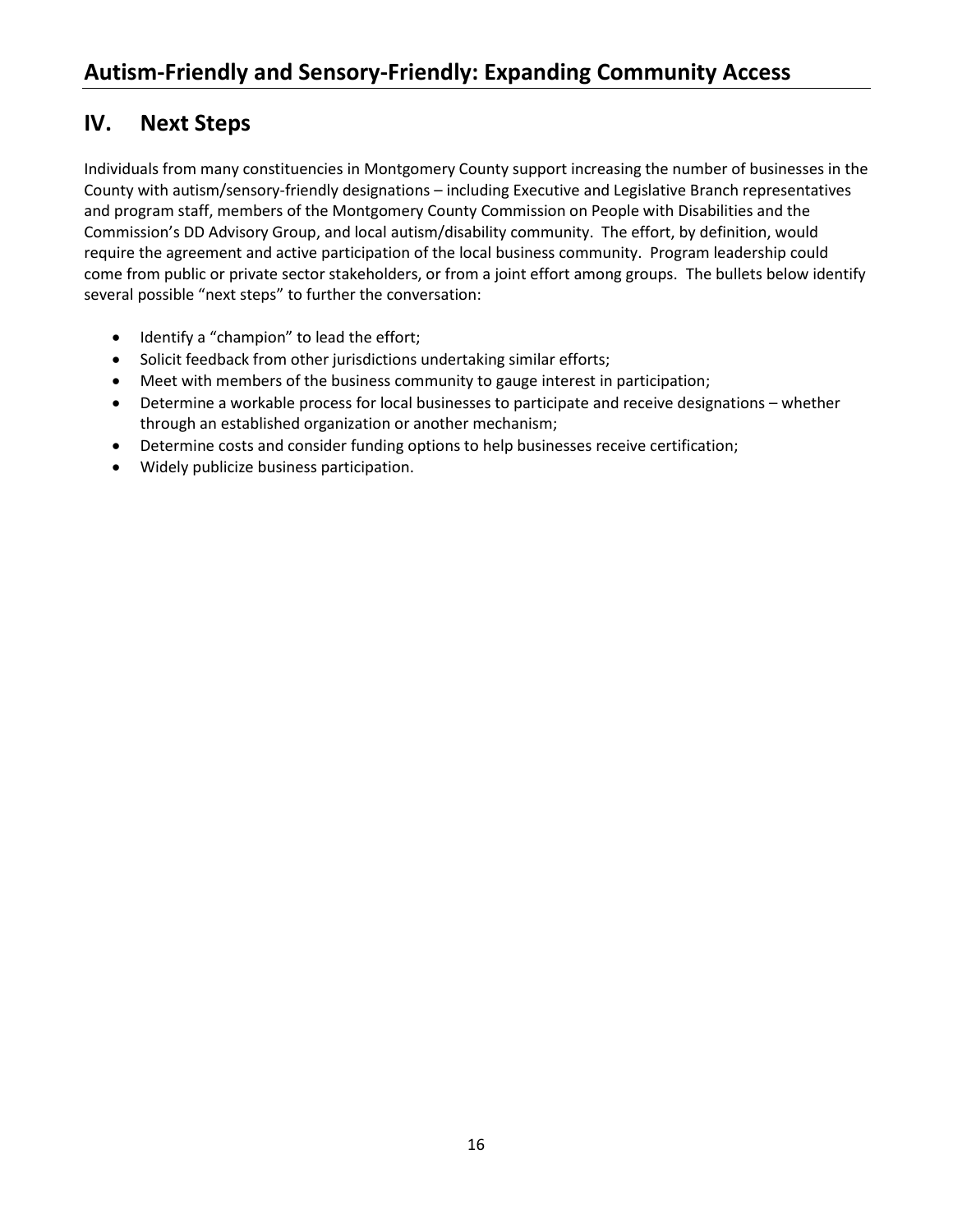### **V. Acknowledgements**

OLO appreciates all of the effort, assistance, and feedback provided for this report. The following individuals met with and/or provided information to OLO. If we inadvertently failed to identify someone, the oversight is unintentional. OLO staff members Stephanie Bryant, Kristen Latham, and Kelli Robinson also assisted with this report.

\* Designates County Government department director or Chief

#### **County Government**

Carly Clem, HHS Raymond Crowell, HHS\* David Dise, DGS\* Karen Gipson, HHS Chief Marcus Jones, MCPD\* Fariba Kassiri, CEX Elizabeth Lang, MCPL Betsy Luecking, HHS Kim Mayo, HHS Sharon Norcio, REC Officer Laurie Reyes, MCPD Robin Riley, REC\* Commission on People with Disabilities Commission's DD Advisory Group

**M-NCPPC – Montgomery Parks** Marybeth Dugan Miti Figueredo

#### **Montgomery County Chamber of Commerce**

Gigi Godwin, President and CEO

**IBCCES** Meredith Tekin, President

**KultureCity** Uma Srivastava

**Autism Society of America** Scott Badesch, Former President/CEO

**The Center for Children with Special Needs** Michael Powers, Executive Director Seth Powers, Director of Development and Business Operations

**VisitMesa** Marc Garcia, President and CEO

**Autism Ambassadors** Whitney Ellenby

The mission of the Montgomery County (MD) Office of Legislative Oversight is to provide accurate information, analysis, and independent findings and recommendations that help the Montgomery County Council fulfill its legislative function.

[www.montgomerycountymd.gov/olo](http://www.montgomerycountymd.gov/olo)